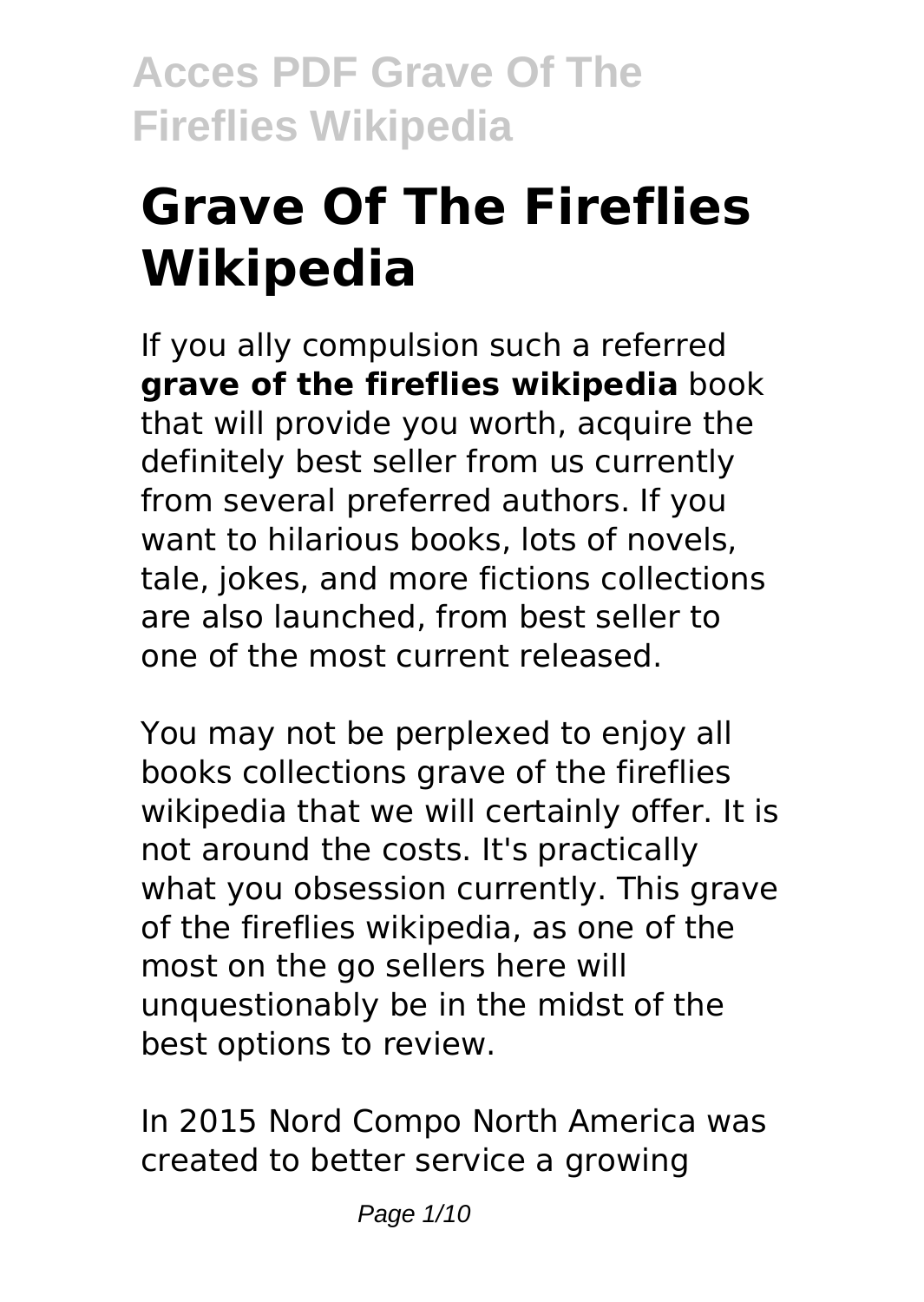roster of clients in the U.S. and Canada with free and fees book download production services. Based in New York City, Nord Compo North America draws from a global workforce of over 450 professional staff members and full time employees—all of whom are committed to serving our customers with affordable, high quality solutions to their digital publishing needs.

### **Grave Of The Fireflies Wikipedia**

Grave of the Fireflies (Japanese:  $\Box\Box\Box\Box$ Hepburn: Hotaru no Haka) is a 1988 Japanese animated war tragedy film based on the 1967 semiautobiographical short story of the same name by Akiyuki Nosaka.It was written and directed by Isao Takahata, and animated by Studio Ghibli for the story's publisher Shinchosha Publishing (making it the only Studio Ghibli film under Tokuma Shoten ...

### **Grave of the Fireflies - Wikipedia**

Grave of the Fireflies (חחחחת, Hotaru no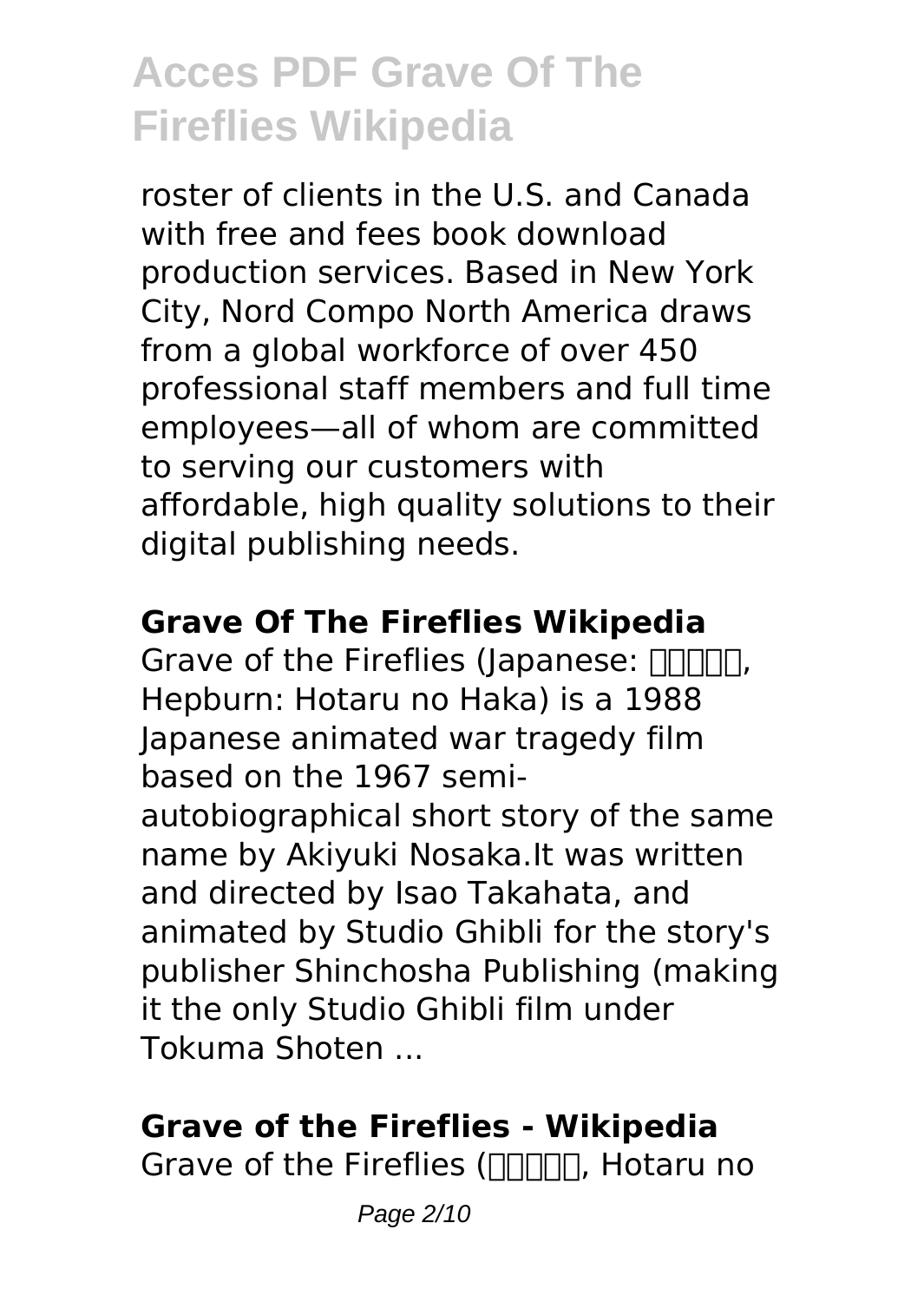Haka) is a 1967 semi-autobiographical short story by Japanese author Akiyuki Nosaka.It is based on his experiences before, during, and after the firebombing of Kobe in 1945. One of his sisters died as the result of sickness, his adoptive father died during the firebombing proper, and his younger adoptive sister Keiko died of malnutrition in Fukui.

### **Grave of the Fireflies (short story) - Wikipedia**

Grave of the Fireflies is a live-action TV drama of Grave of the Fireflies, made by NTV in Japan. It was produced in commemoration of the 60th anniversary of the end of World War II. The drama aired on November 1, 2005. Like the anime, the live-action version of Grave of the Fireflies focuses on two siblings, Seita and Setusko, struggling to survive the final days of the war in Kobe, Japan. Unlike the animated version, however, it tells the story from the point of view of their cousin and also d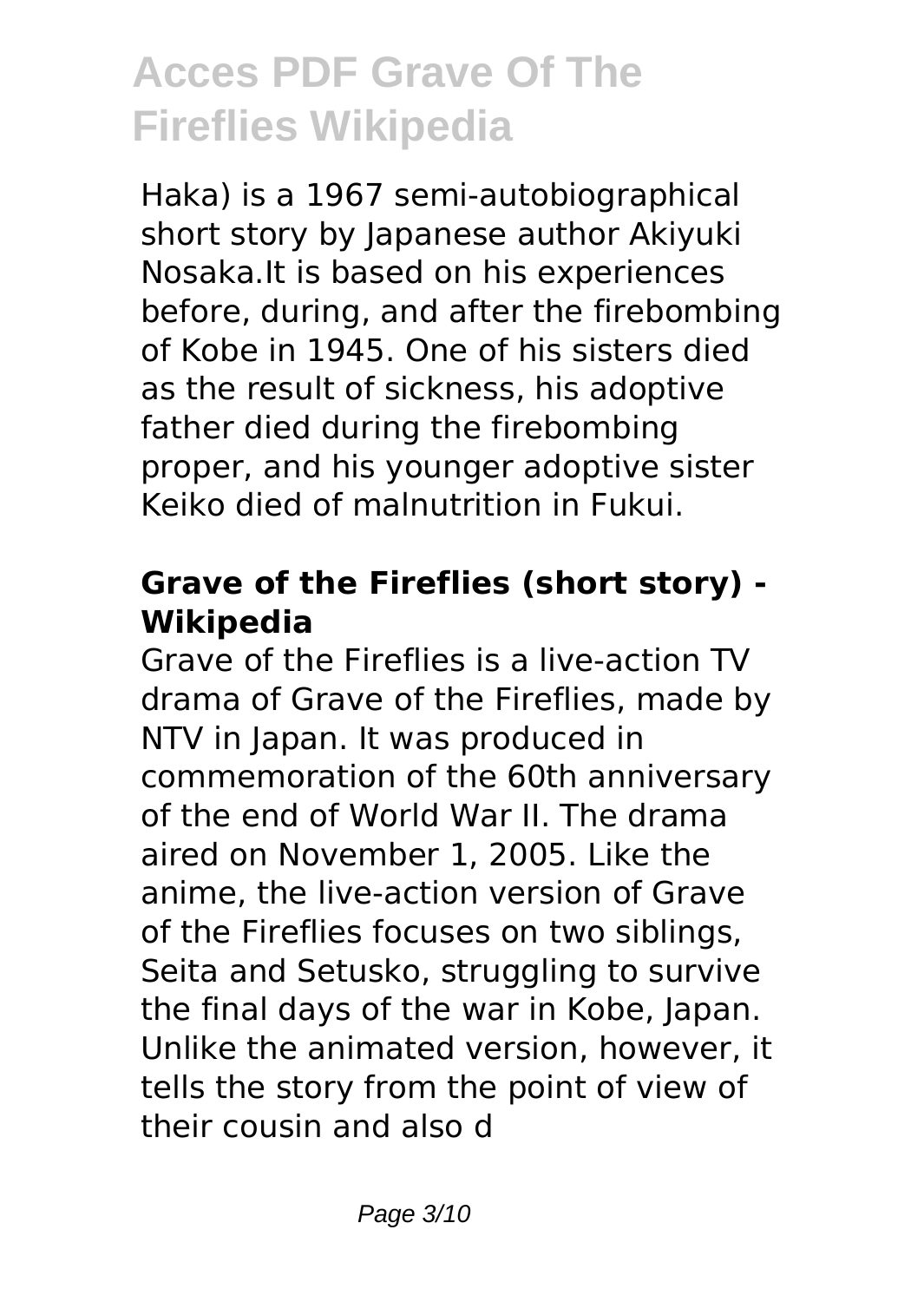### **Grave of the Fireflies (2005 film) - Wikipedia**

Grave of the Fireflies (火垂るの墓, Hotaru no Haka) is a 1988 Japanese anime film based on the 1967 semiautobiographical short story of the same name by Akiyuki Nosaka. It was written and directed by Isao Takahata , and animated by Studio Ghibli for the story's publisher Shinchosha Publishing (making it the only Studio Ghibli film under Tokuma Shoten ownership that had no involvement from them). [2]

#### **Grave of the Fireflies — Wikipedia Republished // WIKI 2**

Grave of the Fireflies (חחחחת, Hotaru no Haka) is a 1988 anime movie written and directed by Isao Takahata for the company Shinchosha. This is the first film produced by Shinchosha, who hired Studio Ghibli to do the animation production work. It is an adaptation of the semi-autobiographical novel of the same name by Akiyuki Nosaka, intended as a personal apology to the author's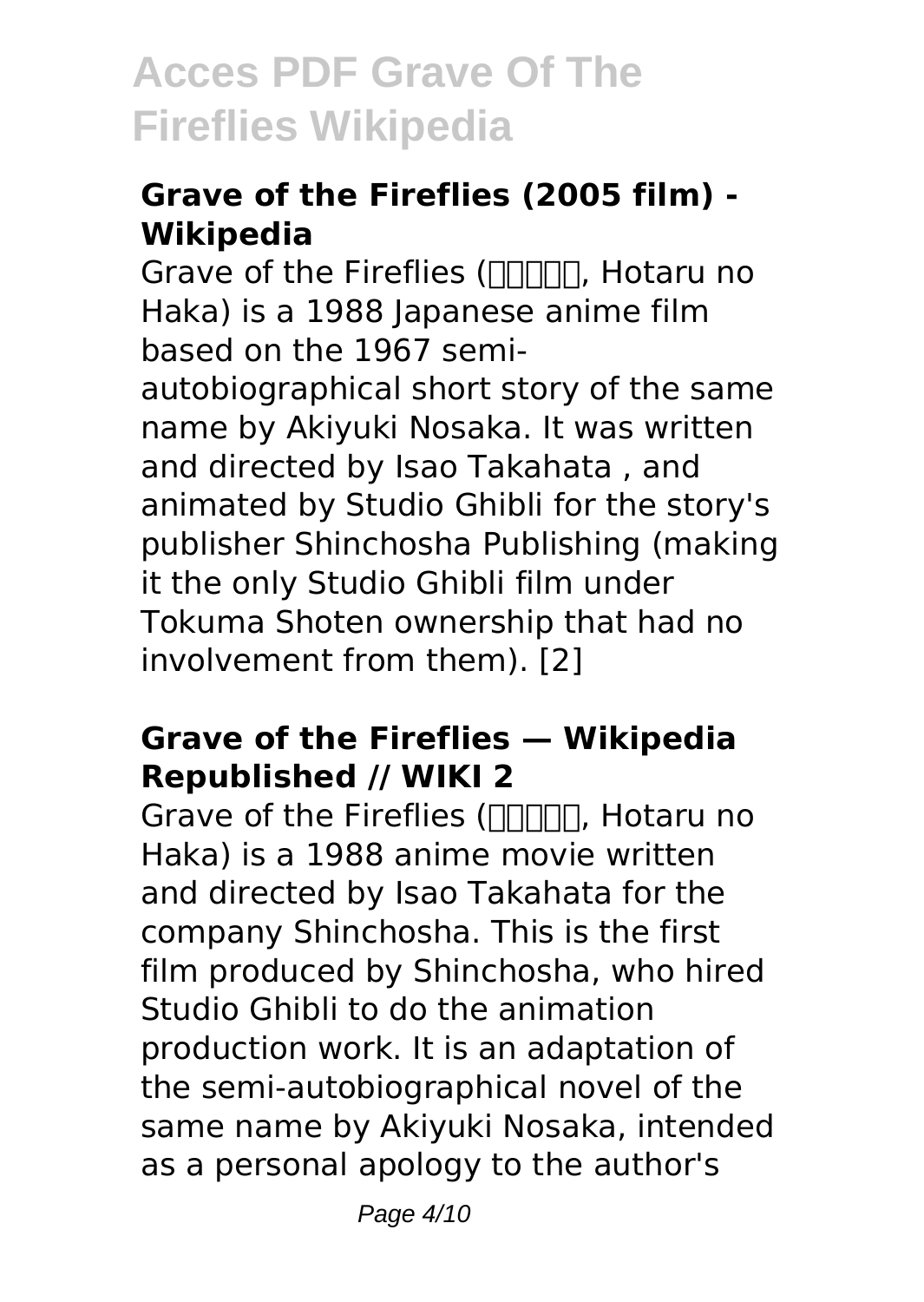own sister.

#### **Grave of the Fireflies | Ghibli Wiki | Fandom**

Grave of the Fireflies (火垂るの墓, Hotaru no haka) is a 1988 Japanese animated drama film written and directed by Isao Takahata and animated by Studio Ghibli. It is based on the 1967 semiautobiographical novel of the same name by Akiyuki Nosaka. [1]

#### **Grave of the Fireflies | Animanga Wiki | Fandom**

Grave of the Fireflies was later relicensed by ADV's successor Sentai Filmworks and was re-released in 2012. The film had originally been included in a distribution deal between Central Park and ADV that also included Now and Then, Here and There , The World of Narue and MD Geist , which were three former US Manga Corps titles.

### **Central Park Media - Wikipedia**

Groblje krijesnica (japanski חחחח Hotaru

Page 5/10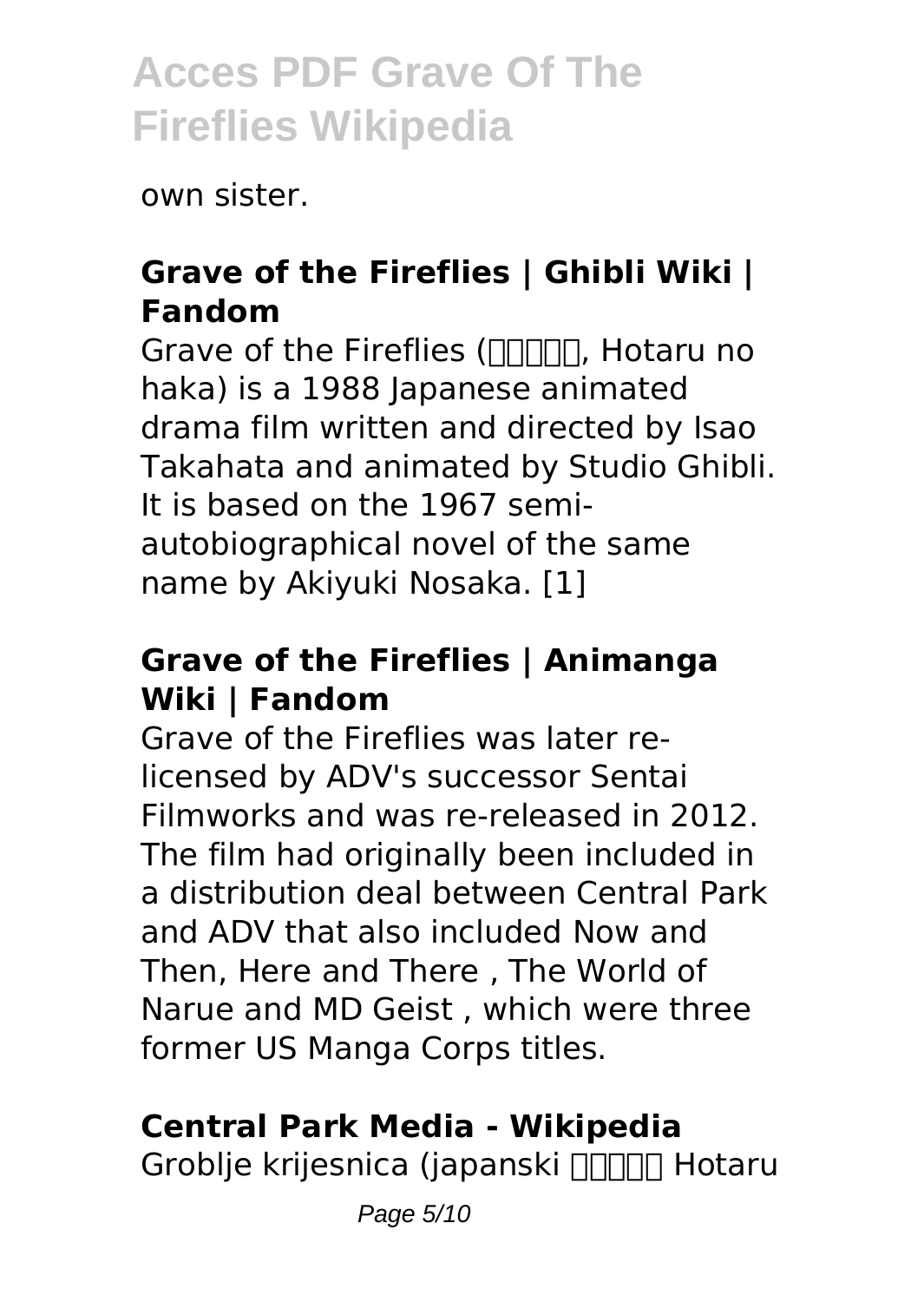no Haka) je japanska anime drama iz 1988. koju je režirao Isao Takahata.Film govori o dvoje djece u Japanu za vrijeme Drugog svjetskog rata te je stekao pohvale kritičara, a neki su uočili kako je glavna namjera bila poslati antiratnu poruku time što se pokaže kako su najranjiviji, djeca, katkad najveće žrtve rata.

### **Grave of the Fireflies - Wikipedia**

Seita Yokokawa ( $\Pi$   $\Pi$  Yokokawa Seita) is the fourteen-year-old protagonist of Grave of the Fireflies. After he and Setsuko Yokokawa (Seita's younger sister) lost their mother in the Kobe firebombing of World War II, their lives becomes a constant struggle for survival. Seita has dark brown hair...

#### **Seita Yokokawa | Ghibli Wiki | Fandom**

**MMMAlycia Davidson** Fireflies )をはじめ、各国で行われている。 作品構成・文体 [ 編集 ] NA NA NAN ANDANANANANANANANANANAN <u>aaaaaaaaaaaa [2] [31 n</u>

Page 6/10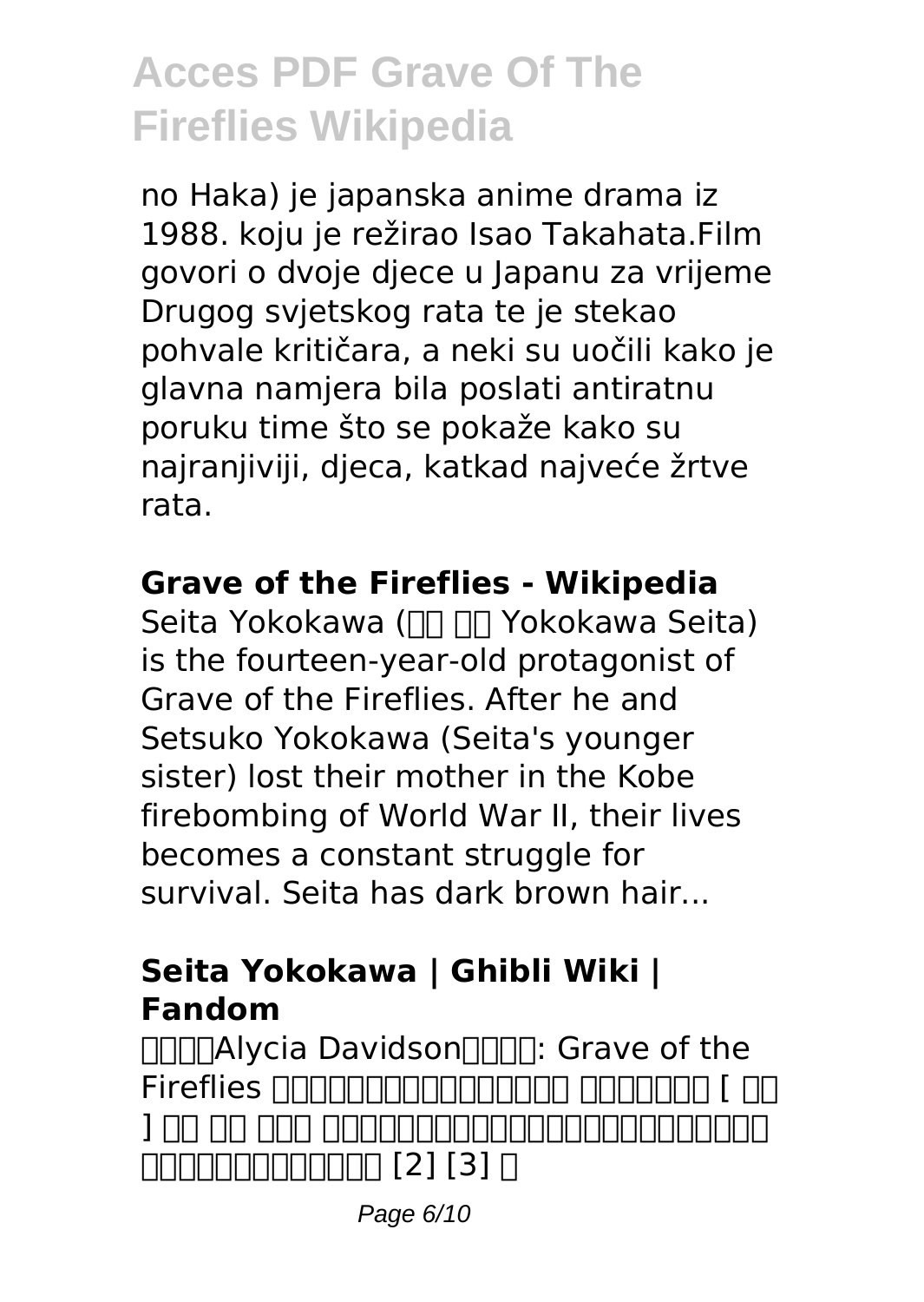#### **火垂るの墓 - Wikipedia**

Setsuko Yokokawa (□□ □□ Yokokawa Setsuko) is a preschool student and the younger sister of Seita Yokokawa in the Studio Ghibli movie Grave of the Fireflies.She was born in 1941, but she later dies in 1945 towards the end of the film. When a fleet of American B-29 Superfortress bombers are flying overhead, she and Seita are left to secure the house and their belongings, allowing their ...

### **Setsuko Yokokawa | Ghibli Wiki | Fandom**

Media in category "Grave of the Fireflies" The following 3 files are in this category, out of 3 total.

#### **Category:Grave of the Fireflies - Wikimedia Commons**

Grave of the Fireflies characters. Fandom Apps Take your favorite fandoms with you and never miss a beat. D&D Beyond

Page 7/10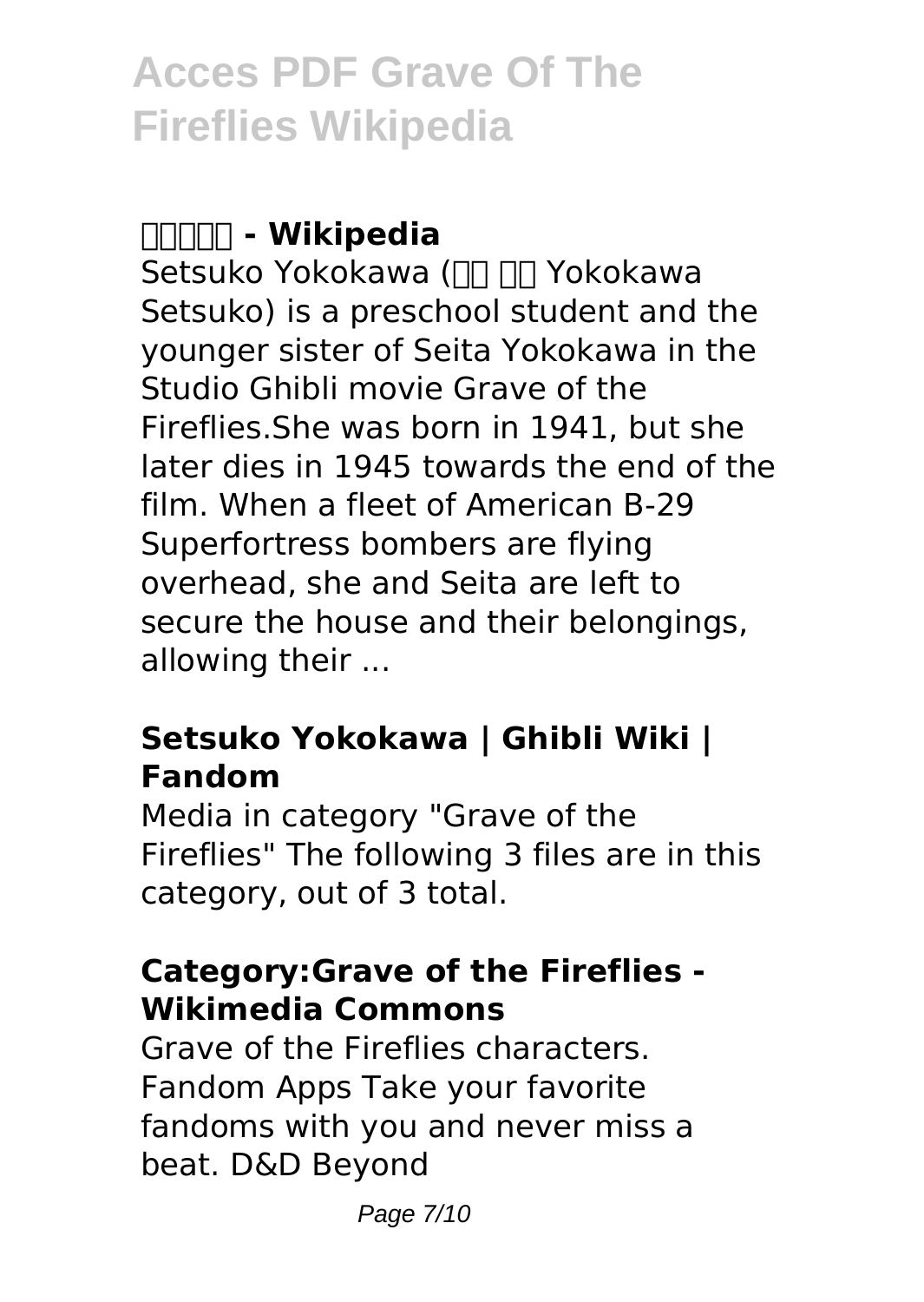#### **Category:Grave of the Fireflies characters | Ghibli Wiki ...**

Mrs. Yokokawa ( $\Pi$   $\Pi$  Yokokawa-san) was the loving wife of Kiyoshi Yokokawa and the mother of Seita Yokokawa and Setsuko Yokokawa in the film Grave of the Fireflies. Mrs. Yokokawa is first seen tying a hood on Setsuko Yokokawa, telling her to be a good girl and to listen to her brother as the family prepares for the bombing. She then states that she best start for the shelter, and for ...

#### **Mrs. Yokokawa | Ghibli Wiki | Fandom**

Grave of the Fireflies (חחחחת, Hotaru no Haka? ) is a 1988 animé ( animated ) film written and directed by Isao Takahata for Studio Ghibli . It is an adaptation of the semi-autobiographical novel of the same name by Akiyuki Nosaka , intended as a personal apology to the author's own sister.

### **Grave of the Fireflies | Moviepedia |**

Page 8/10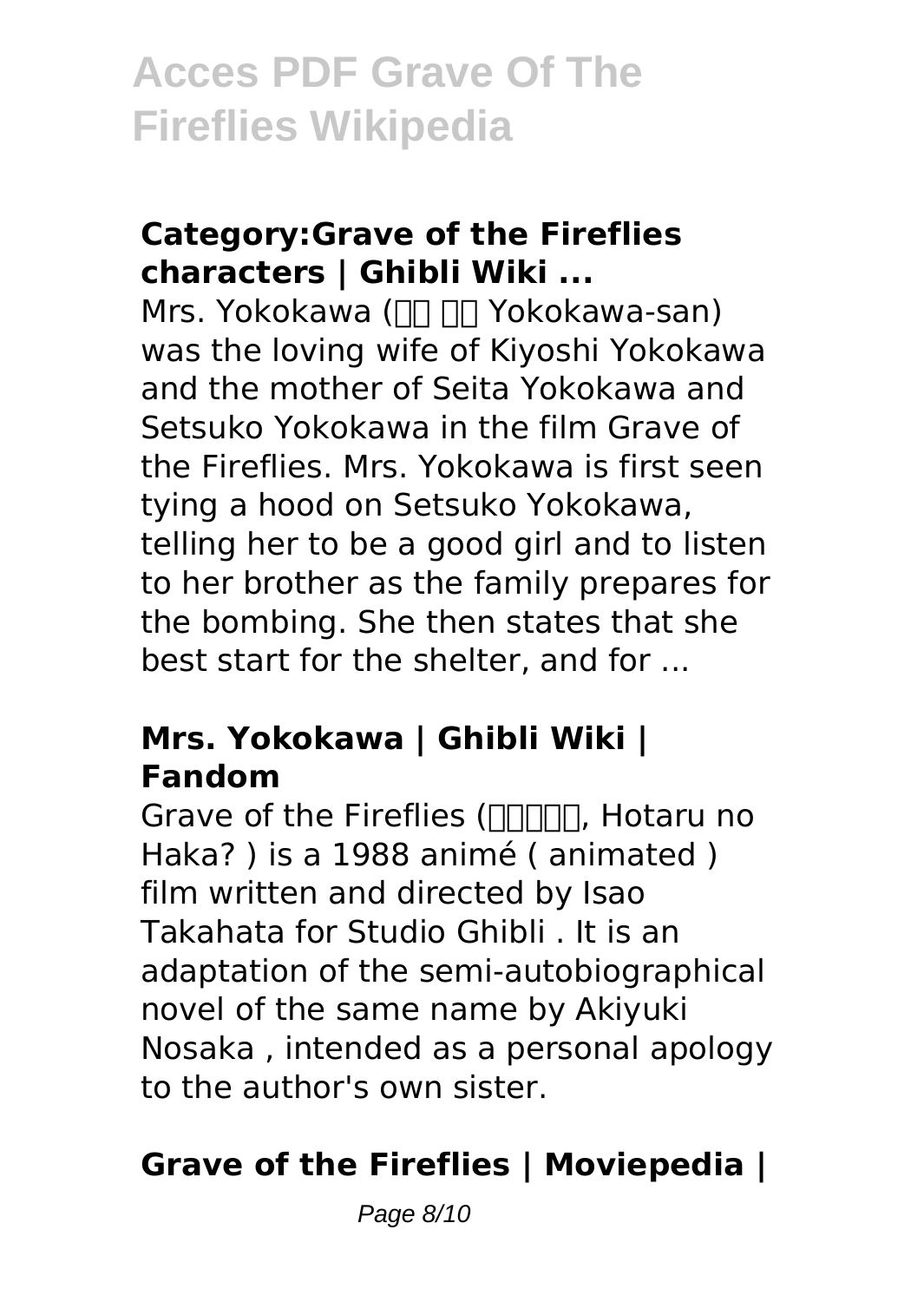### **Fandom**

Grave of the Fireflies. Grave of the Fireflies is a 1988 Japanese animated drama film written and directed by Isao Takahata and animated by Studio Ghibli. It is based on the 1967 semiautobiographical novel Grave of the Fireflies by Akiyuki Nosaka. The film stars Tsutomu Tatsumi, Ayano Shiraishi, Yoshiko Shinohara and Akemi Yamaguchi.

#### **Grave of the Fireflies Rankings & Opinions**

Grave of the Fireflies ( $\Pi$  $\Pi$  $\Pi$  $\Pi$ , Hotaru no Haka) is a 1988 anime movie written and directed by Isao Takahata for the company Template:Wiki. This is the first film produced by Shinchosha, who hired Studio Ghibli to do the animation production work. It is an adaptation of the semi-autobiographical novel of the same name by Akiyuki Nosaka, intended as a personal apology to the author's own sister.